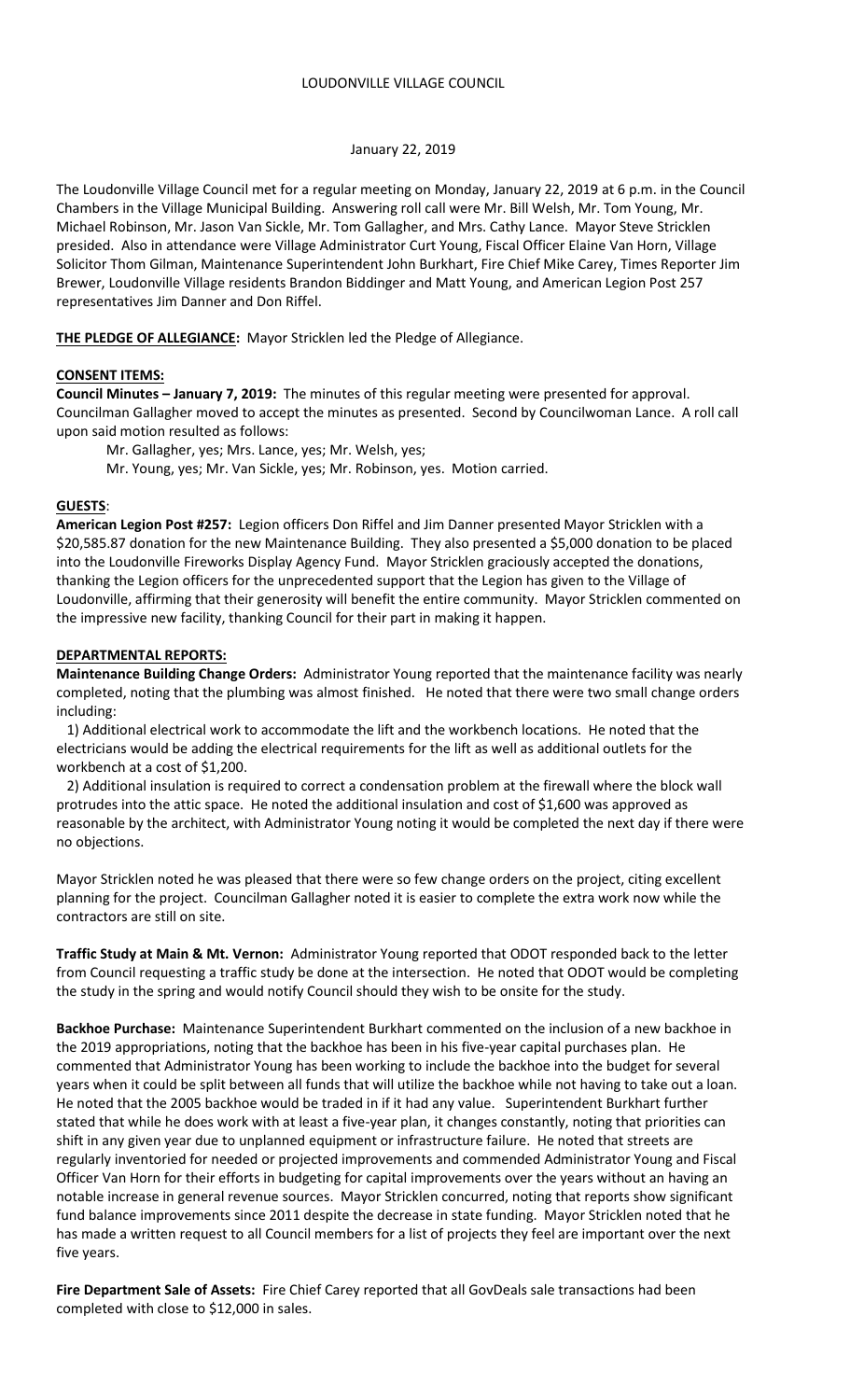## January 22, 2019

**Sidewalk Snow Removal:** Solicitor Gilman reminded the community that homeowners and occupants are required by Village Ordinance to clear their sidewalks of snow and ice. He noted that he had personally witnessed many students walking on the street because the sidewalks weren't cleared. He suggested that Council make the Police Department aware of areas where sidewalks aren't being cleared so that proper notices can be served.

## **LEGISLATION:**

# **ORDINANCE 3-2019**

# **AN ORDINANCE TO MAKE 2019 APPROPRIATIONS FOR THE CURRENT EXPENSES AND ORDINARY EXPENDITURES OF THE VILLAGE OF LOUDONVILLE, STATE OF OHIO, DURING THE FISCAL YEAR ENDING DECEMBER 31, 2019 AND DECLARING AN EMERGENCY.**

## EMERGENCY MEASURE VOTE

Councilman Welsh moved to suspend the rules and Councilman Van Sickle seconded that Ordinance No. 3-2019 be declared an emergency measure and that the rules of the law, which require an ordinance to be read on three different days, be suspended with respect to Ordinance No. 3-2019. A roll call upon said motion resulted as follows:

Mr. Welsh, yes; Mr. Van Sickle, yes; Mr. Young, yes;

Mr. Robinson, yes; Mr. Gallagher, yes; Mrs. Lance, yes. Motion carried.

## ADOPTION VOTE

Councilman Welsh moved that Ordinance No. 3-2019 be passed as read. Second by Councilman Van Sickle. A roll call upon said motion resulted as follows:

Mr. Welsh, yes; Mr. Van Sickle, yes; Mr. Young, yes;

Mr. Robinson, yes; Mr. Gallagher, yes; Mrs. Lance, yes. Motion carried.

### **RESOLUTION 4-2019**

# **A RESOLUTION REJECTING ALL BIDS RECEIVED FOR THE LOUDONVILLE FIRE DEPARTMENT DIRECT SOURCE EXHAUST SYSTEM PROJECT AND DECLARING AN EMERGENCY.**

#### EMERGENCY MEASURE VOTE

Councilman Welsh moved to suspend the rules and Councilman Young seconded that Resolution No. 4-2019 be declared an emergency measure and that the rules of the law, which require an ordinance to be read on three different days, be suspended with respect to Resolution No. 4-2019. A roll call upon said motion resulted as follows:

Mr. Welsh, yes; Mr. Young, yes; Mr. Robinson, yes;

Mr. Van Sickle, yes; Mr. Gallagher, yes; Mrs. Lance, yes. Motion carried.

## ADOPTION VOTE

Councilman Welsh moved that Resolution No. 4-2019 be passed as read. Second by Councilman Young. A roll call upon said motion resulted as follows:

Mr. Welsh, yes; Mr. Young, yes; Mr. Robinson, yes;

Mr. Van Sickle, yes; Mr. Gallagher, yes; Mrs. Lance, yes. Motion carried.

# **ORDINANCE 5-2019**

## **AN ORDINANCE AUTHORIZING THE MAYOR AND FISCAL OFFICER TO ADVERTISE FOR BIDS FOR THE LOUDONVILLE FIRE DEPARTMENT DIRECT SOURCE CAPTURE EXHAUST SYSTEM PROJECT AND DECLARING AN EMERGENCY.**

#### EMERGENCY MEASURE VOTE

Councilman Van Sickle moved to suspend the rules and Councilman Welsh seconded that Ordinance No. 5-2019 be declared an emergency measure and that the rules of the law, which require an ordinance to be read on three different days, be suspended with respect to Ordinance No. 5-2019. A roll call upon said motion resulted as follows:

Mr. Van Sickle, yes; Mr. Welsh, yes; Mr. Young, yes;

Mr. Robinson, yes; Mr. Gallagher, yes; Mrs. Lance, yes. Motion carried.

## ADOPTION VOTE

Councilman Van Sickle moved that Ordinance No. 5-2019 be passed as read. Second by Councilman Welsh. A roll call upon said motion resulted as follows:

Mr. Van Sickle, yes; Mr. Welsh, yes; Mr. Young, yes;

Mr. Robinson, yes; Mr. Gallagher, yes; Mrs. Lance, yes. Motion carried.